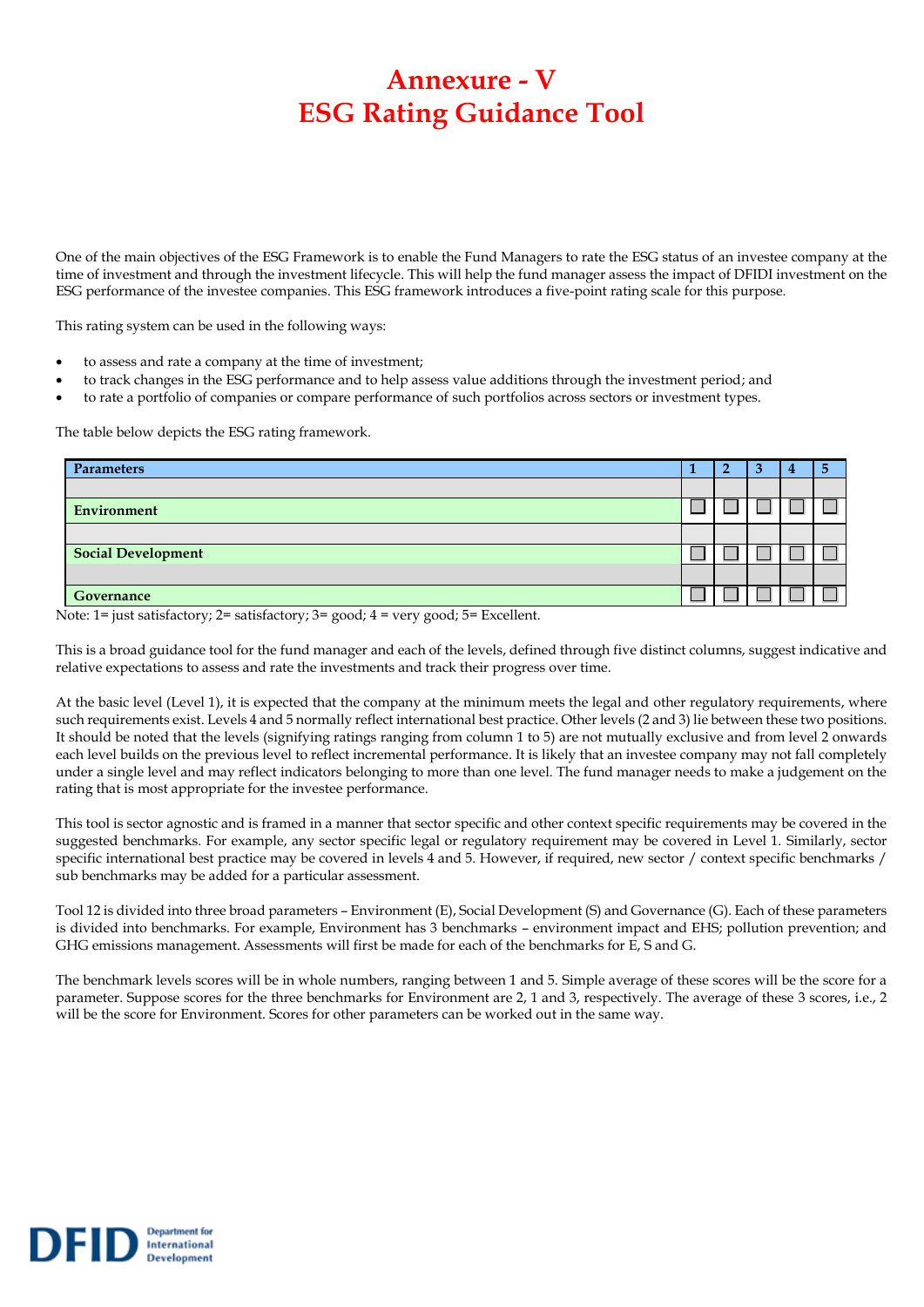## **ENVIRONMENT**

## **Environment Impact and Environment Health and Safety (EHS) Management Systems**

| Minimize        | Environmental,        | Environmental                    | There is a broad                                                                                     | There are clear EHS           | <b>Excellent EHS</b>                   |
|-----------------|-----------------------|----------------------------------|------------------------------------------------------------------------------------------------------|-------------------------------|----------------------------------------|
| Impacts on      | Health and Safety     | issues are managed               | corporate                                                                                            | policies at the               | management                             |
| Environment     | issues are identified | for regulatory                   | commitment to EHS                                                                                    | corporate level,              | systems, certified                     |
| and Have Robust | and managed to        | purposes but few                 | issues, demonstrated                                                                                 | supplemented by a             | against the relevant                   |
| Management      | meet (national and    | key operational                  | by a corporate policy                                                                                | certified                     | international                          |
| Systems.        | local) regulatory     | procedures and                   | on EHS. The policy                                                                                   | management                    | standards (e.g., ISO                   |
|                 | compliance            | management plans                 | refers to good                                                                                       | system (e.g., ISO             | 14001, OHSAS                           |
|                 | requirements          | are available.                   | practices and does                                                                                   | 14001). The policy            | $18001$ ),                             |
|                 | including the EIA     |                                  | not restrict itself to                                                                               | states a                      | Corporate policies                     |
|                 | process.              | EHS management                   | only regulatory                                                                                      | commitment to                 | have been adopted                      |
|                 |                       | is a dedicated and               | compliances.                                                                                         | meet international            | by the various                         |
|                 |                       | independent                      |                                                                                                      | standards.                    | business units.                        |
|                 | Environmental         | function but the                 | An EHS team has                                                                                      |                               |                                        |
|                 | monitoring system     | role and                         | been designated with                                                                                 | There is clearly              | <b>EHS</b> Systems                     |
|                 | is designed to meet   | responsibilities are             | the responsibility of                                                                                | identified                    | monitored internally                   |
|                 | regulatory            | not well defined.                | EHS management                                                                                       | organisational                | on a regular                           |
|                 | requirements.         |                                  | with well-defined                                                                                    | structure on EHS              | frequency and                          |
|                 |                       | <b>Basic EHS</b>                 | roles and                                                                                            | management.                   | audited by a third                     |
|                 |                       | monitoring                       | responsibilities.                                                                                    |                               | party. Formal                          |
|                 |                       | parameters are                   |                                                                                                      | The EIA, where                | reporting system                       |
|                 |                       | defined and                      | The legal register is                                                                                | required, has been            | exists including                       |
|                 |                       | company carries                  | updated, and there is                                                                                | conducted through             | submission to the                      |
|                 |                       | out basic                        | reasonable                                                                                           | a credible                    | management for                         |
|                 |                       | monitoring and                   | documentation on                                                                                     | independent                   | review and actions.                    |
|                 |                       | reporting over and               | permitting.                                                                                          | agency, and is                |                                        |
|                 |                       | above the required<br>compliance |                                                                                                      | scoped out<br>accurately, and | Demonstrated                           |
|                 |                       | requirements                     | The company has a<br>reasonable                                                                      | uses some                     | efforts made to<br>minimize impacts of |
|                 |                       |                                  | environmental                                                                                        | international                 | the company and its                    |
|                 |                       |                                  | management system,                                                                                   | benchmarks and                | projects on                            |
|                 |                       |                                  | with evidence of                                                                                     | standards.                    | environmental                          |
|                 |                       |                                  | monitoring and                                                                                       |                               | receptors. EIAs                        |
|                 |                       |                                  | reporting.                                                                                           | The Environment               | conducted to meet                      |
|                 |                       |                                  |                                                                                                      | Management Plan               | international                          |
|                 |                       |                                  | The EIA, wherever                                                                                    | (EMP) has been                | standards.                             |
|                 |                       |                                  | required, covers all                                                                                 | further developed             |                                        |
|                 |                       |                                  | the major sector                                                                                     | into Standard                 | The company                            |
|                 |                       |                                  | specific issues,                                                                                     | Operating                     | produces an                            |
|                 |                       |                                  | though still does not                                                                                | Procedures (SOPs),            | environmental and /                    |
|                 |                       |                                  | meet applicable                                                                                      | and is monitored at           | or sustainability                      |
|                 |                       |                                  | international                                                                                        | regular frequency.            | report and discloses                   |
|                 |                       |                                  | standards.                                                                                           |                               | it in the public                       |
|                 |                       |                                  |                                                                                                      |                               | domain.                                |
|                 |                       |                                  | Pollution Prevention (Wastewater / Effluent, Emissions and Waste Management) and Resource Efficiency |                               |                                        |

| Wastewater/          | Pollution prevention | Pollution              | SOP <sub>s</sub> and   | Documented SOPs   | Dedicated SOPs       |
|----------------------|----------------------|------------------------|------------------------|-------------------|----------------------|
| Effluent,            | measures are         | prevention             | management plans       | for all           | exist to manage      |
| <b>Emissions and</b> | adopted to manage    | measures are           | for a few high risk    | environmental     | environmental        |
| <b>Waste</b>         | compliance           | considered at all      | activities (like toxic | issues are not    | aspects like         |
| Management;          | requirements during  | stages of project life | effluent management,   | available but     | emissions            |
| and                  | construction and     | cycle.                 | hazardous chemicals    | implementation on | management,          |
|                      | operational stages.  |                        | and waste              | the ground is     | effluent             |
| Resource             |                      |                        | management, etc.) are  | observed to be    | management, and      |
| Efficiency           | Relevant Permits,    |                        | prepared and           | adequate and well | waste management.    |
|                      | Licenses, and        | Environmental          | followed.              | managed.          |                      |
|                      | records are obtained | management             |                        |                   | Relevant and key     |
|                      | and maintained and   | measures are           |                        |                   | sources of pollution |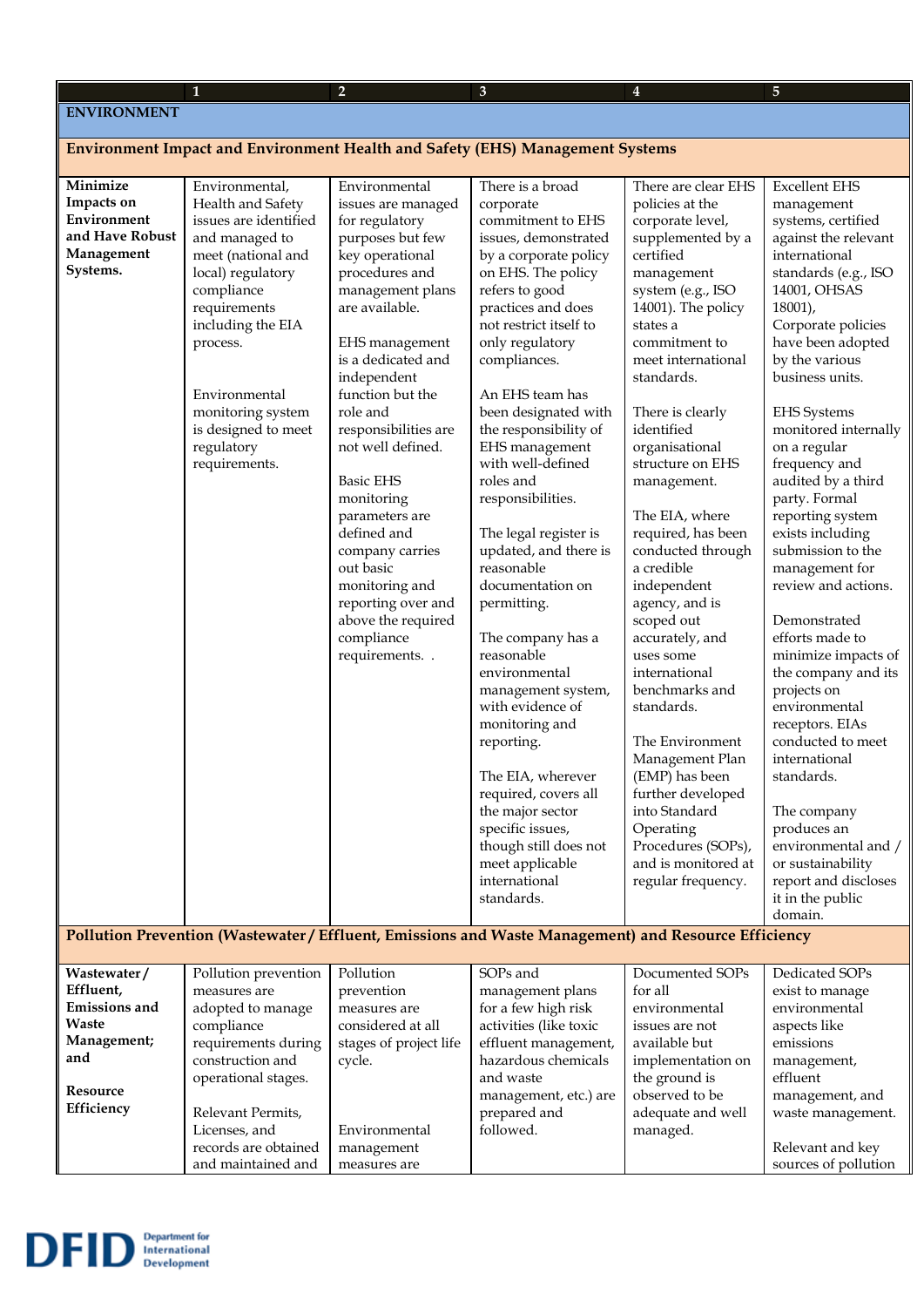| $\mathbf{1}$                            | 2 <sup>1</sup>       | $\mathbf{3}$                                                                                                 | $\overline{4}$                           | $\overline{5}$                          |
|-----------------------------------------|----------------------|--------------------------------------------------------------------------------------------------------------|------------------------------------------|-----------------------------------------|
| conditions laid out                     | adopted but are      | Environmental                                                                                                | Environmental                            | are identified and                      |
| in the consents are                     | generally limited to | monitoring is                                                                                                | Management Plan                          | quantified and the                      |
| complied with.                          | meeting              | conducted for a few                                                                                          | (EMP) is prepared                        | trend over a period                     |
|                                         | compliance           | essential parameters.                                                                                        | and implemented                          | illustrates reduction                   |
| Pollution levels<br>meet the prescribed | requirements.        |                                                                                                              | by the site.                             | in quantities and<br>magnitude.         |
| regulatory                              |                      |                                                                                                              | Site is recycling                        |                                         |
| standards.                              |                      |                                                                                                              | part of the treated<br>wastewater within | Site has<br>implemented zero            |
| Solid waste                             |                      |                                                                                                              | its premises.                            | discharge <sup>(1)</sup>                |
| management                              | Site is not          |                                                                                                              |                                          | condition for                           |
| processes have been                     | segregating the      | Site is appropriately                                                                                        | The company is                           | wastewater                              |
| designed to meet                        | hazardous and non-   | handling, segregating                                                                                        | implementing the 4                       | management.                             |
| regulatory                              | hazardous waste      | and disposing of the                                                                                         | R's (reduce, reuse,                      |                                         |
| requirements.                           | streams and is       | waste streams                                                                                                | recycle and                              | Regular internal as                     |
|                                         | disposing the        | including hazardous                                                                                          | recovery) of waste                       | well as third party                     |
|                                         | mixed waste          | waste in accordance                                                                                          | management but                           | monitoring (by                          |
|                                         | together.            | with the laws and                                                                                            | there is no                              | government                              |
|                                         |                      | regulations.                                                                                                 | documentation<br>related to it.          | accredited lab) is<br>conducted to      |
|                                         |                      | No specific measures                                                                                         |                                          | manage effluent and                     |
|                                         |                      | have been adopted to                                                                                         | Monitoring covers                        | emissions quality.                      |
|                                         |                      | conserve natural                                                                                             | all key parameters                       | Monitoring results                      |
|                                         |                      | resources like                                                                                               | and is conducted                         | demonstrate well                        |
|                                         |                      | reduction in water                                                                                           | regularly.                               | managed pollution                       |
|                                         |                      | consumption                                                                                                  | Monitoring aspects                       | control systems.                        |
|                                         |                      | quantity, reduction in<br>raw material                                                                       | cover regulatory<br>requirements as      | The waste                               |
|                                         |                      | quantities or change                                                                                         | well as                                  | management                              |
|                                         |                      | in raw materials by                                                                                          | requirements                             | systems are                             |
|                                         |                      | adopting greener                                                                                             | defined in the                           | benchmarked                             |
|                                         |                      | products.                                                                                                    | management                               | against                                 |
|                                         |                      |                                                                                                              | systems.                                 | internationally                         |
|                                         |                      | Efforts have been                                                                                            |                                          | recognised                              |
|                                         |                      | made to reduce and                                                                                           | There is concrete                        | standards like the                      |
|                                         |                      | recycle waste, if any.                                                                                       | evidence of efforts<br>towards continual | IFC's general and<br>relevant industry  |
|                                         |                      |                                                                                                              | improvement and                          | specific EHS                            |
|                                         |                      |                                                                                                              | evidence of a                            | guidelines or other                     |
|                                         |                      |                                                                                                              | systematic process                       | internationally                         |
|                                         |                      |                                                                                                              | towards waste                            | recognized good                         |
|                                         |                      |                                                                                                              | reduction,                               | industry practices                      |
|                                         |                      |                                                                                                              | reduction in use of                      | are followed.                           |
|                                         |                      |                                                                                                              | resources like                           |                                         |
|                                         |                      |                                                                                                              | water and energy,<br>etc.                | Sustainability is at<br>the core of EHS |
|                                         |                      |                                                                                                              |                                          | management, and                         |
|                                         |                      |                                                                                                              |                                          | there are tasks and                     |
|                                         |                      |                                                                                                              |                                          | programmes in                           |
|                                         |                      |                                                                                                              |                                          | place to look at                        |
|                                         |                      |                                                                                                              |                                          | sustainability issues,                  |
|                                         |                      |                                                                                                              |                                          | resource efficiency,                    |
|                                         |                      |                                                                                                              |                                          | reuse and recycling                     |
|                                         |                      |                                                                                                              |                                          | and it has integrated<br>4 R's in waste |
|                                         |                      |                                                                                                              |                                          | management.                             |
|                                         |                      |                                                                                                              |                                          |                                         |
|                                         |                      | Greenhouse Gases (GHG) Emissions Management - Actions to reduce sources or enhance sinks of greenhouse gases |                                          |                                         |

(1) Complete recycling of wastewater generated within the company premises such that no wastewater is discharged into public drains or any other outlet leading outside the facility.

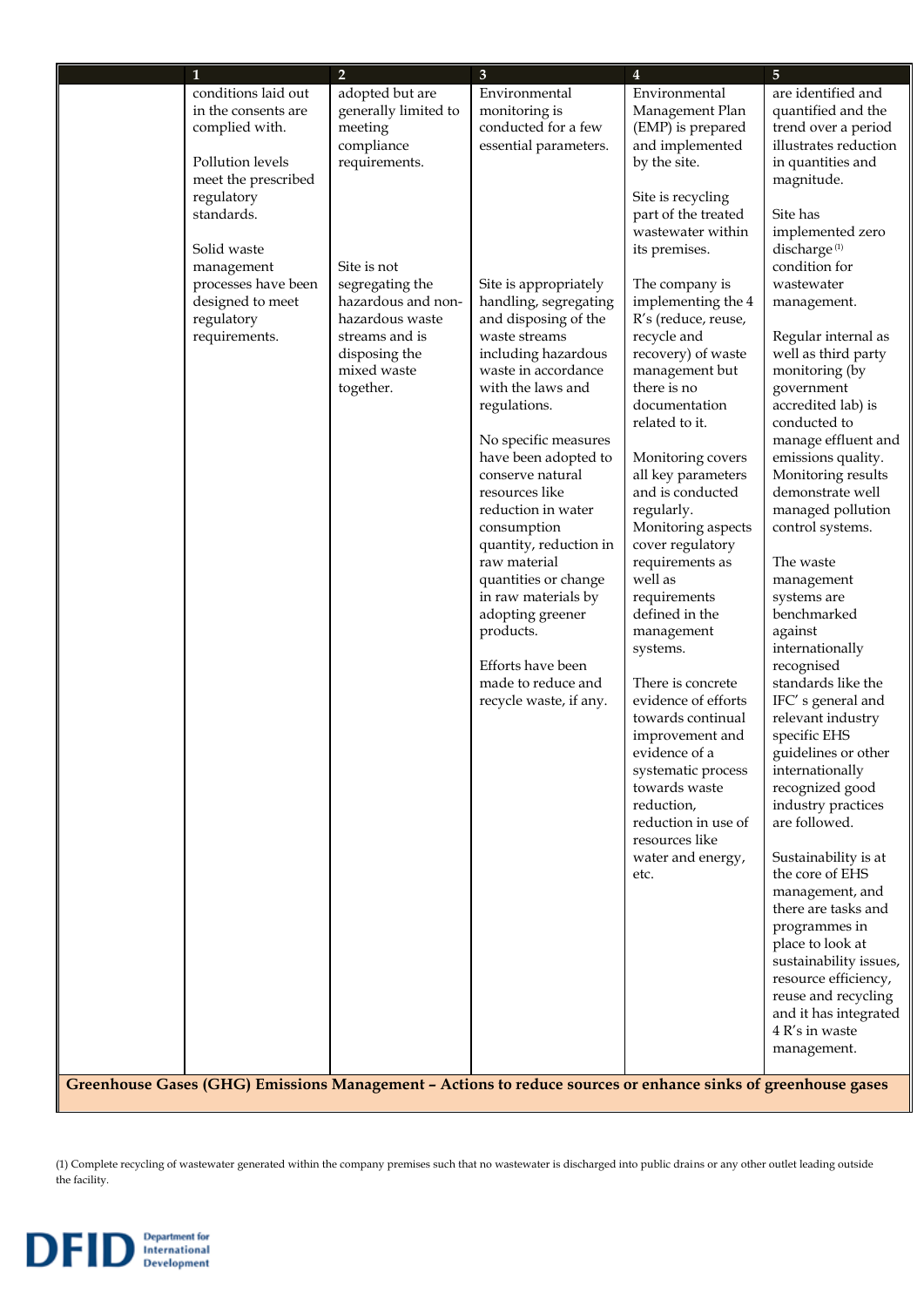|                              | 1                              | $\overline{2}$                     | $\mathbf{3}$                         | $\overline{\mathbf{4}}$         | $\overline{5}$                           |
|------------------------------|--------------------------------|------------------------------------|--------------------------------------|---------------------------------|------------------------------------------|
| Greenhouse                   | Some / no efforts              | Some ad hoc                        | Long term plans to                   | Company-wide                    | EHS policy and                           |
| <b>Gases Emissions</b>       | have been made to              | measures have                      | reduce / offset GHG                  | policy and                      | procedures reflect                       |
| Reduction                    | reduce / offset GHG            | been adopted to                    | emissions exist,                     | programmes on                   | specific commitment                      |
| (applicable to               | emissions at any               | reduce / offset                    | though no specific                   | GHG reduction                   | to reduce GHG                            |
| only carbon                  | stage of project               | GHG emissions.                     | targets have been                    | exists.                         | emissions and being                      |
| intensive                    | lifecycle.                     |                                    | included in their                    |                                 | sustainable and has                      |
| investments, e.g.,           |                                |                                    | policy.                              | Direct GHG                      | set tough targets.                       |
| cement, thermal              |                                |                                    |                                      | emissions from the              |                                          |
| power)                       |                                |                                    |                                      | facilities have been            | Technical /                              |
|                              |                                |                                    |                                      | quantified in                   | engineering                              |
|                              |                                |                                    |                                      | accordance with                 | alternatives have                        |
|                              |                                |                                    |                                      | internationally                 | been considered and                      |
|                              |                                |                                    |                                      | recognized                      | adopted to reduce                        |
|                              |                                |                                    |                                      | methodologies and               | GHG emissions                            |
|                              |                                |                                    |                                      | good practice.                  | during design and<br>operation stage and |
|                              |                                |                                    |                                      | Adoption of low                 | measures have been                       |
|                              |                                |                                    |                                      | carbon energy                   | taken to reduce                          |
|                              |                                |                                    |                                      | sources wherever                | GHG emissions.                           |
|                              |                                |                                    |                                      | possible to                     |                                          |
|                              |                                |                                    |                                      | supplement main                 | Company has                              |
|                              |                                |                                    |                                      | energy source.                  | adopted low carbon                       |
|                              |                                |                                    |                                      |                                 | energy sources and                       |
|                              |                                |                                    |                                      |                                 | renewable sources of                     |
|                              |                                |                                    |                                      |                                 | energy, leading to                       |
|                              |                                |                                    |                                      |                                 | substantial cost                         |
|                              |                                |                                    |                                      |                                 | savings.                                 |
|                              |                                |                                    |                                      |                                 |                                          |
|                              |                                |                                    |                                      |                                 | The company has                          |
|                              |                                |                                    |                                      |                                 | certified its                            |
|                              |                                |                                    |                                      |                                 | reductions in GHG<br>emissions and has   |
|                              |                                |                                    |                                      |                                 | applied for /                            |
|                              |                                |                                    |                                      |                                 | received approval                        |
|                              |                                |                                    |                                      |                                 | under Clean                              |
|                              |                                |                                    |                                      |                                 | Development                              |
|                              |                                |                                    |                                      |                                 | Mechanism.                               |
|                              |                                |                                    |                                      |                                 |                                          |
|                              |                                |                                    |                                      |                                 | Both direct and                          |
|                              |                                |                                    |                                      |                                 | indirect GHG                             |
|                              |                                |                                    |                                      |                                 | emissions have been                      |
|                              |                                |                                    |                                      |                                 | quantified and                           |
|                              |                                |                                    |                                      |                                 | reported annually in                     |
|                              |                                |                                    |                                      |                                 | accordance with                          |
|                              |                                |                                    |                                      |                                 | internationally                          |
|                              |                                |                                    |                                      |                                 | recognized                               |
|                              |                                |                                    |                                      |                                 | methodologies and<br>good practice.      |
| <b>SOCIAL DEVELOPMENT</b>    |                                |                                    |                                      |                                 |                                          |
|                              |                                |                                    |                                      |                                 |                                          |
| <b>Labour and Work Force</b> |                                |                                    |                                      |                                 |                                          |
| Provide safe and             | Labour                         |                                    |                                      |                                 |                                          |
| working<br>fair              | management for                 | Satisfactory                       | Contractors are                      | A robust HR Policy,             | HR Policy and                            |
| conditions                   | regulatory                     | compliance levels                  | monitored but only                   | with additional                 | management                               |
|                              | compliance                     | on labour laws                     | for regulatory                       | commitments                     | systems that cover a                     |
|                              |                                | including equal                    | compliance.                          | against                         | number of                                |
|                              | Specific provisions            | wages and                          |                                      | discrimination of               | additional                               |
|                              | against use of child           | minimum wages.                     | HR Policy available                  | any kind, equal                 | commitments                              |
|                              | or forced labour               |                                    | to all employees.                    | opportunities,                  | covering                                 |
|                              |                                | HR policy                          | Where necessary,                     | provision for                   | discrimination,                          |
|                              | Contractors                    | available, but only<br>focussed on | employee Standing                    | contract workers                | equal opportunities,                     |
|                              | required to meet<br>regulatory |                                    | Orders (if applicable)<br>displayed. | and their living<br>conditions, | provision for<br>contract workers        |
|                              |                                |                                    |                                      |                                 |                                          |

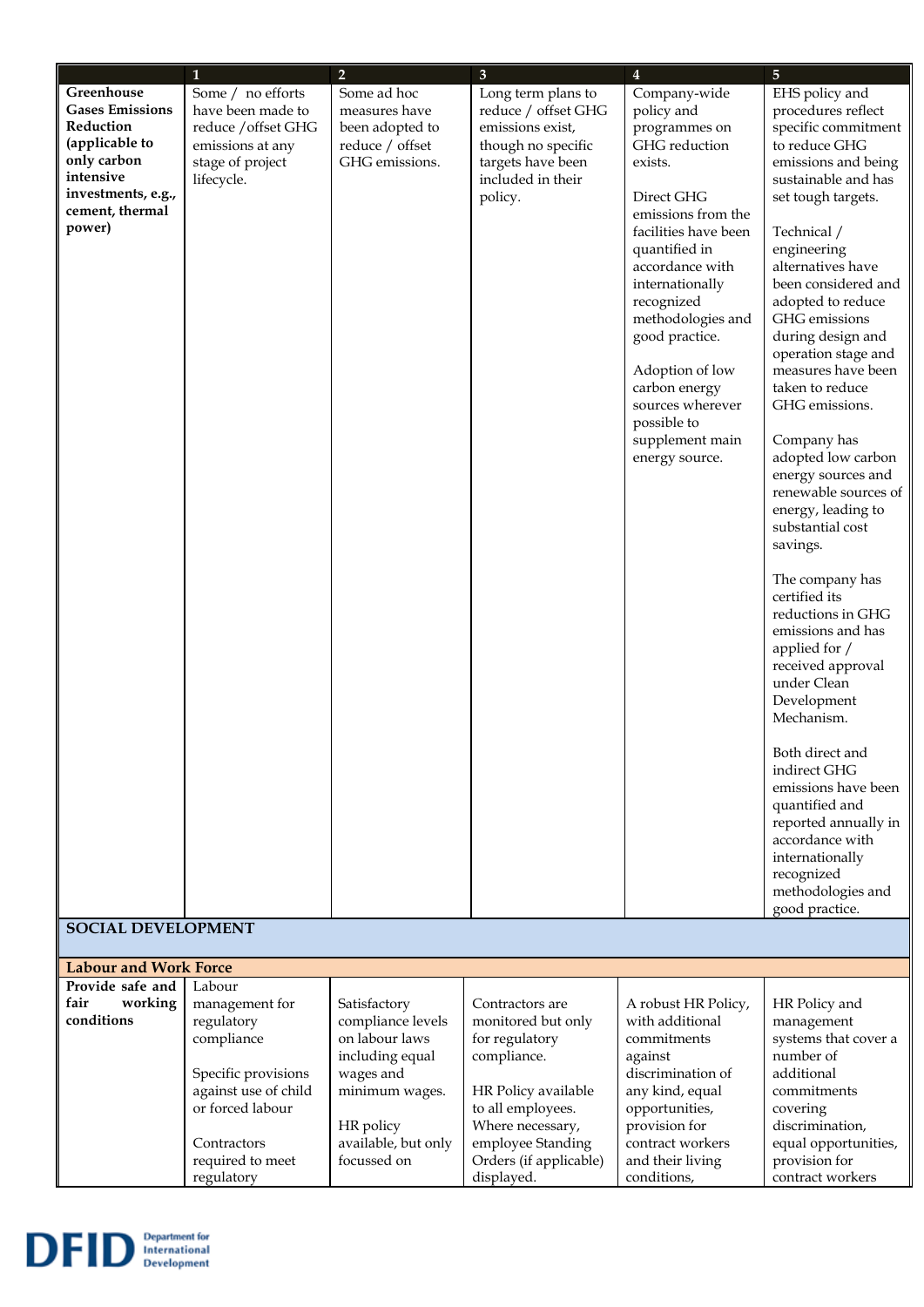| $\mathbf{1}$                                    | 2 <sup>1</sup>                  | $\mathbf{3}$                               | 4                                      | 5                                        |
|-------------------------------------------------|---------------------------------|--------------------------------------------|----------------------------------------|------------------------------------------|
| compliance for                                  | employee benefits               |                                            | provisions for                         | and their living                         |
| labour.                                         | and requirement.                | Internal labour audits                     | employees                              | conditions,                              |
|                                                 |                                 | conducted for                              | transferred to                         | provisions for                           |
| Working conditions                              | No affirmative                  | employees, a formal                        | remote locations,                      | employees                                |
| provided in                                     | policies on                     | system of employee                         | etc.                                   | transferred to                           |
| compliance with                                 | inclusion, non-                 | communication and                          |                                        | remote locations,                        |
| requirements of law.                            | discrimination,                 | grievance redressal                        | HR Policy and                          | etc., benchmarked                        |
|                                                 | equal                           | exists (including on                       | procedures include                     | against ILO                              |
| Accommodation                                   | opportunities, etc.             | sexual harassment).                        | contractors.                           | standards in                             |
| and facilities for the<br>labour force is basic | No policy towards               | The grievance<br>redressal system also     | Contractors are<br>monitored for       | addition to<br>regulatory                |
| with scope for                                  | contractors,                    | includes the workers.                      | regulatory                             | requirements.                            |
| improvement on                                  | though legal                    |                                            | compliance as well                     |                                          |
| hygiene, sanitation,                            | provisions to be                | The HR Policy and                          | as good                                | A labour and                             |
| adequacy and                                    | followed for the                | contract agreements                        | performance.                           | contractor                               |
| quality.                                        | contract workers                | has specific                               |                                        | management plan in                       |
|                                                 | as per various                  | commitment towards                         | HR Policies and                        | place.                                   |
|                                                 | labour laws are                 | non-tolerance of child                     | programmes                             |                                          |
|                                                 | monitored.                      | labour and forced                          | disclosed and                          | Internal as well as                      |
|                                                 |                                 | labour and clearly                         | discussed on a                         | third party audits                       |
|                                                 | No provisions for<br>collective | communicates                               | regular basis.                         | conducted and                            |
|                                                 | bargaining, but                 | requirements from<br>employees as well as  | Regular labour                         | corrective action                        |
|                                                 | informal systems                | their benefits.                            | audits and at least                    | plans implemented.                       |
|                                                 | of grievance                    |                                            | an annual third                        | Inclusion of migrant                     |
|                                                 | redressal in place.             | Employee                                   | party audit.                           | workers / contract                       |
|                                                 |                                 | engagement                                 |                                        | workers in welfare                       |
|                                                 |                                 | demonstrated                               | Trade Union or an                      | programmes as well                       |
|                                                 |                                 | through active                             | alternative process                    | as audits. Where                         |
|                                                 |                                 | forums, though                             | of collective                          | relevant, a policy on                    |
|                                                 |                                 | minutes of the                             | bargaining in place.                   | retrenchment                             |
|                                                 |                                 | meetings of such                           | Regular interaction                    | available. Provision                     |
|                                                 |                                 | forums are not                             | between                                | of services like                         |
|                                                 |                                 | recorded or reviewed<br>for actions taken. | management and<br>employees take       | housing and                              |
|                                                 |                                 |                                            | place. A functional                    | transport where<br>relevant.             |
|                                                 |                                 |                                            | and documented                         |                                          |
|                                                 |                                 |                                            | grievance system                       | Contract workers                         |
|                                                 |                                 |                                            | clearly                                | have access to                           |
|                                                 |                                 |                                            | communicated to                        | grievance systems.                       |
|                                                 |                                 |                                            | everyone.                              |                                          |
|                                                 |                                 |                                            |                                        | Effective collective                     |
|                                                 |                                 |                                            | High level of                          | bargaining systems:                      |
|                                                 |                                 |                                            | awareness of rights                    | management and                           |
|                                                 |                                 |                                            | and responsibilities                   | employees                                |
|                                                 |                                 |                                            | as well as system<br>among employees / | communicate on a                         |
|                                                 |                                 |                                            | workers.                               | regular basis.                           |
|                                                 |                                 |                                            |                                        | Employee                                 |
|                                                 |                                 |                                            | Provisions for                         | engagement                               |
|                                                 |                                 |                                            | women workers in                       | programme                                |
|                                                 |                                 |                                            | accordance with                        | undertaken.                              |
|                                                 |                                 |                                            | regulatory and ILO                     |                                          |
|                                                 |                                 |                                            | requirements.                          | Employee                                 |
|                                                 |                                 |                                            |                                        | satisfaction surveys                     |
|                                                 |                                 |                                            | Functional sexual                      | are regularly                            |
|                                                 |                                 |                                            | harassment                             | conducted and                            |
|                                                 |                                 |                                            | committee.                             | actions taken. HR                        |
|                                                 |                                 |                                            |                                        | Policy proactively                       |
|                                                 |                                 |                                            | Various forums for<br>employee         | looks at recruitment<br>and retention of |
|                                                 |                                 |                                            | engagement and                         | employees from                           |
|                                                 |                                 |                                            | feedback. Meetings                     | vulnerable groups.                       |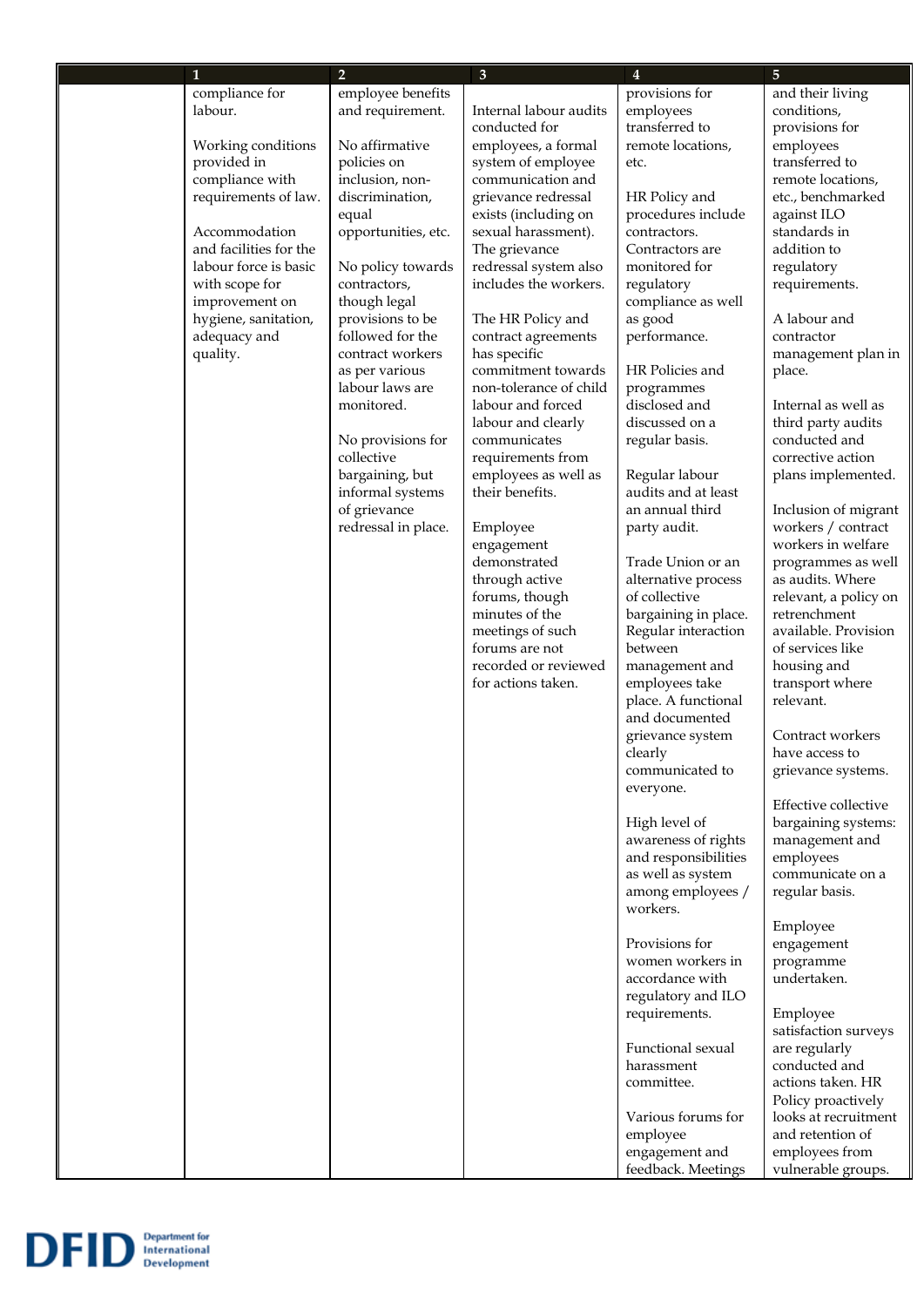| duly minuted,<br>though no clear<br>Functional and<br>evidence of how<br>these were followed<br>harassment<br>committee.<br>up.<br>Structured formal<br>and informal<br>channels of<br>employee /<br>contractor<br>engagement,<br>maintained and<br>actions taken<br><b>Social Impacts and Resettlement</b><br>Minimize<br>For project with<br>Land and<br>The company leads<br>Land acquisition<br>The company<br>significant land<br>impacts<br>and<br>resettlement<br>participates actively<br>the land and<br>and resettlement<br>provide<br>fair<br>acquisition and<br>on land and<br>done through<br>dependent on<br>resettlement process<br>resettlement<br>compensation<br>resettlement issues<br>either through direct<br>government<br>livelihood<br>and<br>processes but<br>and is working with<br>negotiations or<br>arrangement based<br>restoration<br>Land acquisition<br>supported by<br>working proactively<br>on good faith<br>the government.<br>process is led by the<br>with govt on rates,<br>negotiations.<br>company.<br>government and is<br>benefits, etc.<br>A social impact<br>The company has<br>in line with the<br>documented a<br>There has been an<br>assessment and<br>The company has<br>existing law /<br>baseline profile of the<br>assessment of social<br>resettlement action<br>done an<br>regulation.<br>area and documented<br>impacts done by the<br>plan prepared and<br>assessment of<br>impacts but has<br>the impacts.<br>company and there<br>implemented based<br>Land acquisition<br>not done anything<br>However, these<br>is a management<br>on international<br>process does not<br>to manage /<br>impacts are managed<br>plan that is being<br>standards.<br>involve significant<br>mitigate them.<br>in disorganized<br>implemented and<br>social issues such as<br>manner basis with no<br>monitored.<br>The company has<br>physical<br>strategic focus. Non<br>excellent relations<br>Occasional protest<br>The project /<br>displacement.<br>in the community<br>regulatory risks not<br>and ongoing<br>company enjoys<br>with regard to the<br>covered.<br>consultations with<br>good relations with<br>The land acquisition<br>the community.<br>project /<br>the community and<br>process has resulted<br>No history of protests<br>there is a broad<br>company.<br>in some local<br>but there are issues<br>community support.<br>A documented and<br>opposition.<br>One-off instance of<br>which could flare up<br>long term<br>support like<br>leading to protests /<br>community<br>There is a strategic<br>Community<br>donations for<br>violence without<br>plan for community<br>development plan<br>development<br>based on needs<br>festivals, sports,<br>development which<br>proper engagement.<br>initiatives are<br>is being<br>assessment and<br>etc.<br>limited to meeting<br>Small community<br>implemented.<br>which is being<br>demands.<br>development works<br>Responsibility for<br>implemented.<br>carried out when<br>Clearly defined<br>community<br>relations not<br>requested for by<br>responsibility and<br>designated<br>defined Handled<br>community.<br>in disorganized<br>personnel for<br>handling<br>manner by non-<br>Responsibility for<br>management of<br>and resettlement.<br>specific people.<br>community relations<br>community<br>relations. | $\mathbf{1}$ | $\overline{2}$ | $\mathbf{3}$      | $\overline{\mathbf{4}}$ | $\overline{5}$                                                                             |
|------------------------------------------------------------------------------------------------------------------------------------------------------------------------------------------------------------------------------------------------------------------------------------------------------------------------------------------------------------------------------------------------------------------------------------------------------------------------------------------------------------------------------------------------------------------------------------------------------------------------------------------------------------------------------------------------------------------------------------------------------------------------------------------------------------------------------------------------------------------------------------------------------------------------------------------------------------------------------------------------------------------------------------------------------------------------------------------------------------------------------------------------------------------------------------------------------------------------------------------------------------------------------------------------------------------------------------------------------------------------------------------------------------------------------------------------------------------------------------------------------------------------------------------------------------------------------------------------------------------------------------------------------------------------------------------------------------------------------------------------------------------------------------------------------------------------------------------------------------------------------------------------------------------------------------------------------------------------------------------------------------------------------------------------------------------------------------------------------------------------------------------------------------------------------------------------------------------------------------------------------------------------------------------------------------------------------------------------------------------------------------------------------------------------------------------------------------------------------------------------------------------------------------------------------------------------------------------------------------------------------------------------------------------------------------------------------------------------------------------------------------------------------------------------------------------------------------------------------------------------------------------------------------------------------------------------------------------------------------------------------------------------------------------------------------------------------------------------------------------------------------------------------------------------------------------------------------------------------------------------------------------------------------------------------------------------------------------------------|--------------|----------------|-------------------|-------------------------|--------------------------------------------------------------------------------------------|
|                                                                                                                                                                                                                                                                                                                                                                                                                                                                                                                                                                                                                                                                                                                                                                                                                                                                                                                                                                                                                                                                                                                                                                                                                                                                                                                                                                                                                                                                                                                                                                                                                                                                                                                                                                                                                                                                                                                                                                                                                                                                                                                                                                                                                                                                                                                                                                                                                                                                                                                                                                                                                                                                                                                                                                                                                                                                                                                                                                                                                                                                                                                                                                                                                                                                                                                                                      |              |                |                   |                         | effective anti-sexual                                                                      |
|                                                                                                                                                                                                                                                                                                                                                                                                                                                                                                                                                                                                                                                                                                                                                                                                                                                                                                                                                                                                                                                                                                                                                                                                                                                                                                                                                                                                                                                                                                                                                                                                                                                                                                                                                                                                                                                                                                                                                                                                                                                                                                                                                                                                                                                                                                                                                                                                                                                                                                                                                                                                                                                                                                                                                                                                                                                                                                                                                                                                                                                                                                                                                                                                                                                                                                                                                      |              |                |                   |                         | minutes of meetings<br>communicated back.                                                  |
|                                                                                                                                                                                                                                                                                                                                                                                                                                                                                                                                                                                                                                                                                                                                                                                                                                                                                                                                                                                                                                                                                                                                                                                                                                                                                                                                                                                                                                                                                                                                                                                                                                                                                                                                                                                                                                                                                                                                                                                                                                                                                                                                                                                                                                                                                                                                                                                                                                                                                                                                                                                                                                                                                                                                                                                                                                                                                                                                                                                                                                                                                                                                                                                                                                                                                                                                                      |              |                |                   |                         |                                                                                            |
| functions like HR /<br>Very little<br>A clearly<br>documented local<br>contribution to<br>IR or Administration.<br>The company /<br>project contributes<br>local employment<br>employment plan<br>and contract<br>significantly to local<br>which has been<br>Local employment<br>benefits for the<br>and contract benefits<br>employment and<br>communicated and                                                                                                                                                                                                                                                                                                                                                                                                                                                                                                                                                                                                                                                                                                                                                                                                                                                                                                                                                                                                                                                                                                                                                                                                                                                                                                                                                                                                                                                                                                                                                                                                                                                                                                                                                                                                                                                                                                                                                                                                                                                                                                                                                                                                                                                                                                                                                                                                                                                                                                                                                                                                                                                                                                                                                                                                                                                                                                                                                                                    |              |                | shared with other |                         | willing buyer-seller<br>A team of dedicated<br>and qualified people<br>community relations |

**DFID** Department for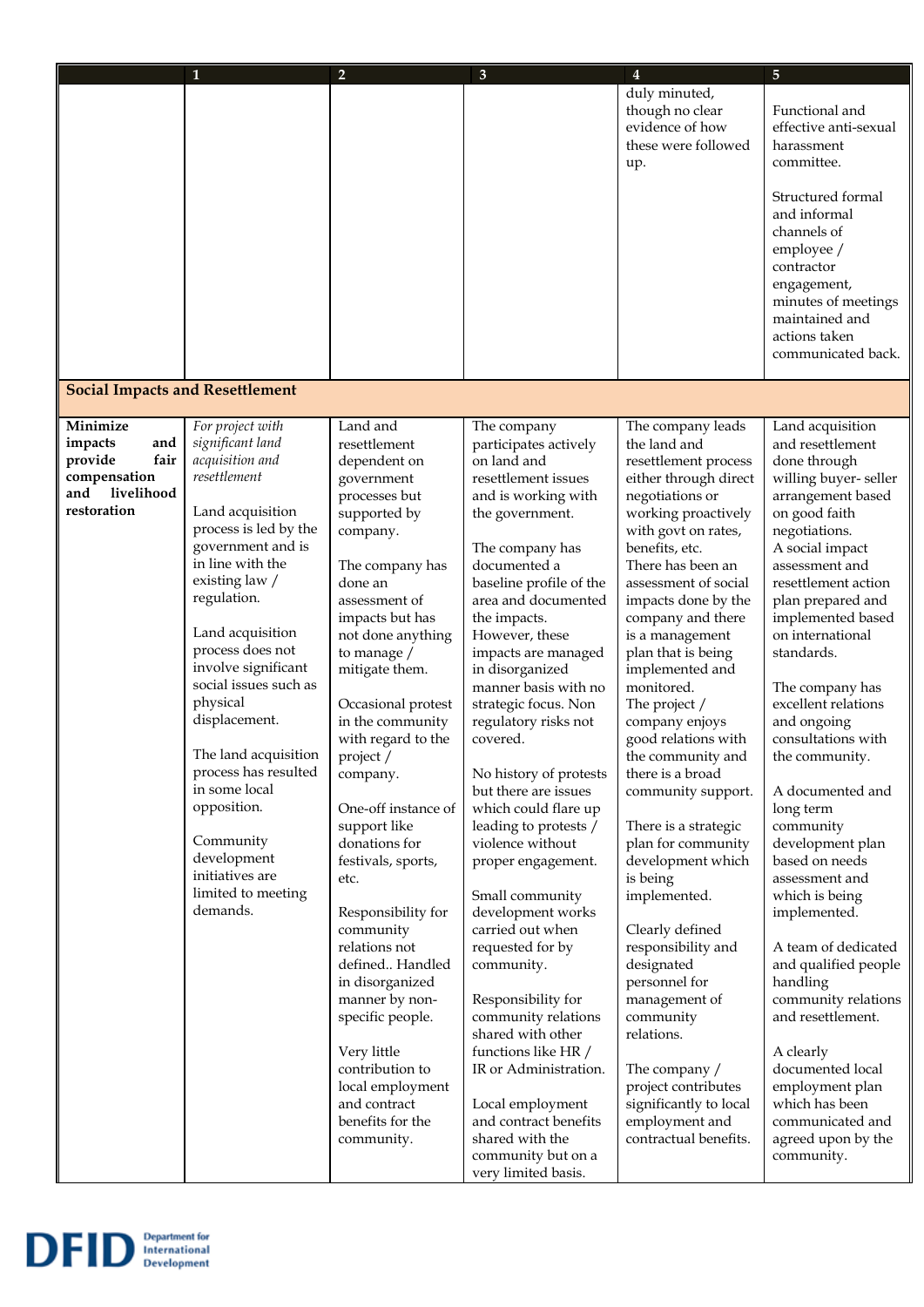|                                                                                   | 1                                                                                                                                                                                                                                                                                                                                                                                                                                                                                                                          | $\overline{2}$                                                                                                                                                                                                                                      | 3                                                                                                                                                                                                                                                                                                                                                                                                                                  | 4                                                                                                                                                                                                                                                                                                                                                                       | 5                                                                                                                                                                                                                                                                                                                                                                                                                                                                                                                                                                                                                                                                                                                |
|-----------------------------------------------------------------------------------|----------------------------------------------------------------------------------------------------------------------------------------------------------------------------------------------------------------------------------------------------------------------------------------------------------------------------------------------------------------------------------------------------------------------------------------------------------------------------------------------------------------------------|-----------------------------------------------------------------------------------------------------------------------------------------------------------------------------------------------------------------------------------------------------|------------------------------------------------------------------------------------------------------------------------------------------------------------------------------------------------------------------------------------------------------------------------------------------------------------------------------------------------------------------------------------------------------------------------------------|-------------------------------------------------------------------------------------------------------------------------------------------------------------------------------------------------------------------------------------------------------------------------------------------------------------------------------------------------------------------------|------------------------------------------------------------------------------------------------------------------------------------------------------------------------------------------------------------------------------------------------------------------------------------------------------------------------------------------------------------------------------------------------------------------------------------------------------------------------------------------------------------------------------------------------------------------------------------------------------------------------------------------------------------------------------------------------------------------|
| <b>Social Inclusion</b>                                                           |                                                                                                                                                                                                                                                                                                                                                                                                                                                                                                                            |                                                                                                                                                                                                                                                     |                                                                                                                                                                                                                                                                                                                                                                                                                                    |                                                                                                                                                                                                                                                                                                                                                                         |                                                                                                                                                                                                                                                                                                                                                                                                                                                                                                                                                                                                                                                                                                                  |
| <b>Ensure inclusion</b><br>of the<br>marginalised<br>and vulnerable<br>groups     | No evidence of any<br>obvious<br>discrimination<br>against any groups<br>and communities<br>(based on gender,<br>religion, caste,<br>ethnicity, physical<br>status, etc.).<br>Employee profile<br>does not<br>demonstrate equal<br>opportunity and<br>inclusion.<br>A generic baseline<br>has been<br>undertaken without<br>specific<br>identification of any<br>marginal or<br>vulnerable groups.<br>There is a lack of<br>guidelines to advise<br>departments within<br>the company on<br>promoting social<br>inclusion. | Policy makes<br>commitments<br>against<br>discrimination but<br>not enough<br>evidence that this<br>is being actively<br>practiced.<br>Development<br>initiatives or CSR<br>activities, if any,<br>focus on<br>community<br>requests in<br>general. | Policies in place that<br>meet the rights, needs<br>and interests of all<br>groups on the<br>principles of equity.<br>Resources allocated<br>accordingly.<br><b>Effective HR</b><br>procedures and<br>processes. Access to<br>jobs, work and<br>facilities for all<br>groups and<br>categories.<br>Needs and demands<br>of vulnerable groups<br>given a priority in<br>developmental<br>programmes (CSR or<br>employee relations). | Clearly laid out<br>affirmation /<br>reservation policies<br>for recruitment and<br>retention.<br>Key role of women<br>and other groups in<br>decision making and<br>leadership<br>processes.<br>Incentives for<br>employee behaviour<br>in line with<br>objectives of social<br>inclusion.<br>Dedicated<br>programmes for<br>vulnerable and<br>marginalised<br>groups. | Clearly laid out<br>affirmation /<br>reservation policies<br>and stated<br>commitment to<br>international human<br>rights conventions.<br>Having women<br>representation in the<br>board / leadership<br>and decision making<br>process.<br>Evidence of<br>innovativeness in<br>making organisation<br>inclusive. Having<br>ways and methods<br>to promote<br>inclusiveness.<br>Incentivising social<br>inclusion behaviour<br>of employee and<br>management staff.<br>Dedicated welfare<br>programmes for<br>vulnerable and<br>marginalised<br>groups.<br>A progressive plan<br>to develop<br>vulnerable workers<br>and communities.<br>Annual audit should<br>also have a<br>component of social<br>inclusion. |
| <b>Health and Safety</b>                                                          |                                                                                                                                                                                                                                                                                                                                                                                                                                                                                                                            |                                                                                                                                                                                                                                                     |                                                                                                                                                                                                                                                                                                                                                                                                                                    |                                                                                                                                                                                                                                                                                                                                                                         |                                                                                                                                                                                                                                                                                                                                                                                                                                                                                                                                                                                                                                                                                                                  |
| <b>Ensure health</b><br>and safety of<br>employees,<br>workers and<br>communities | Key documents<br>required for<br>ensuring<br>compliance (like<br>labour license,<br>factories license,<br>etc.) to key health<br>and safety<br>regulations are<br>maintained.<br>General health and<br>safety conditions<br>and working<br>conditions of<br>workers / labourers                                                                                                                                                                                                                                            | Facility requires<br>some improvement<br>to meet<br>requirements stated<br>under<br>governmental<br>regulations and /<br>or corporate<br>requirements.                                                                                              | Facility is<br>substantially in<br>compliance with<br>government<br>regulations and / or<br>corporate<br>requirements with<br>some improvements<br>possible.                                                                                                                                                                                                                                                                       | Facility<br>substantially meets<br>government<br>regulations and /<br>or corporate<br>requirements. Need<br>improvement to<br>demonstrate<br>compliance with<br>IFC / OHSAS or<br>any other<br>international<br>requirements.                                                                                                                                           | Comply<br>significantly with<br>IFC / OHSAS or any<br>other international<br>requirements.<br>No occurrence of<br>injury / work<br>related illness.<br>No occurrence of<br>damage due to any<br>fire or explosion.<br>No financial impact.<br>No cases of business<br>interruption                                                                                                                                                                                                                                                                                                                                                                                                                               |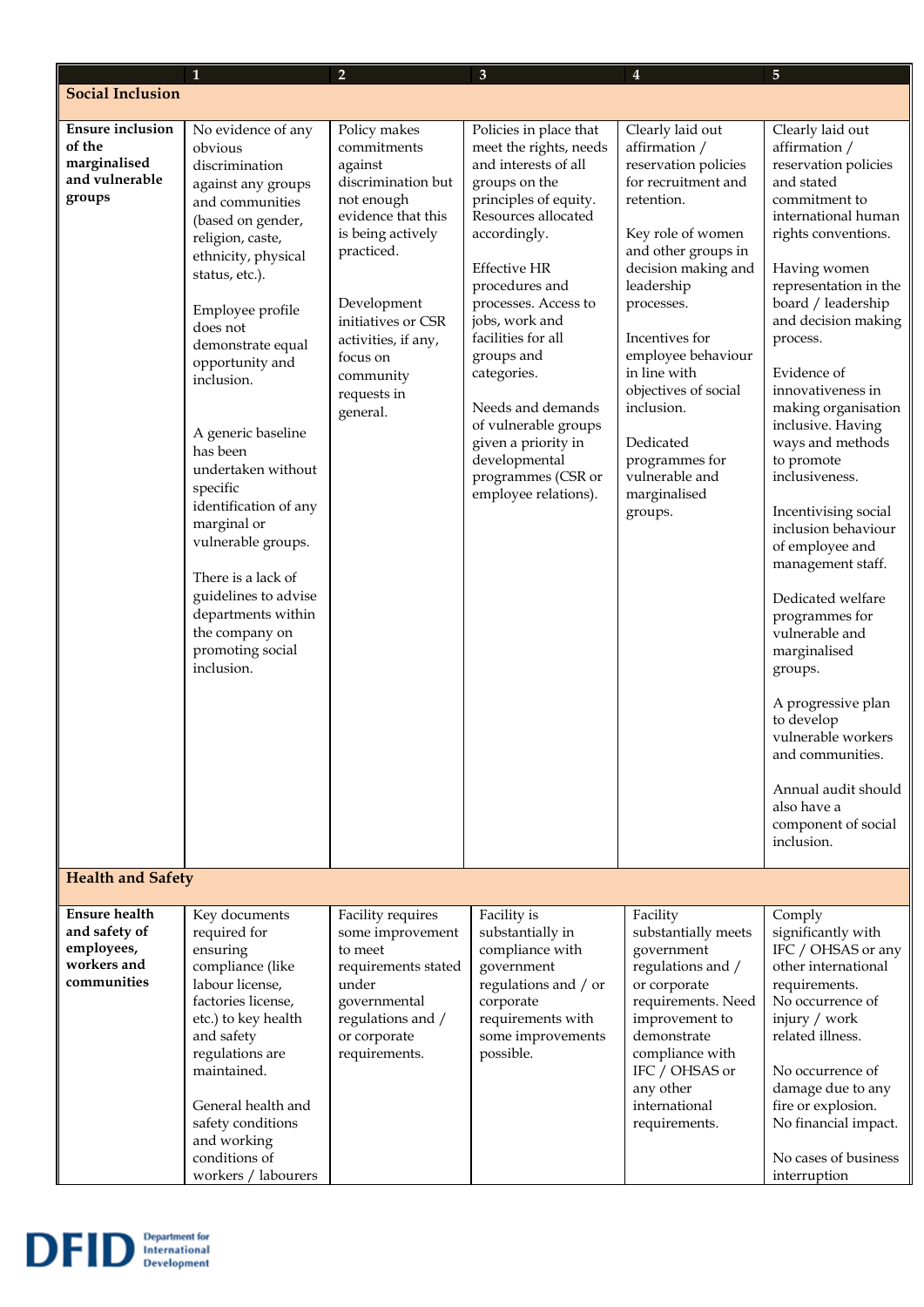|                                 | 1                                                                                                                                                                                                                 |                                                                                                                                                                                                                                                                                              | $\mathbf{3}$                                                                                                                                                                                                                                                | 4                                                                                                                                                                                                                                                                                                                                                                                                                                                                                                                                              | 5                                                                                                                                                                                                                                                                                                                                                                                                                                                                                                                                                     |
|---------------------------------|-------------------------------------------------------------------------------------------------------------------------------------------------------------------------------------------------------------------|----------------------------------------------------------------------------------------------------------------------------------------------------------------------------------------------------------------------------------------------------------------------------------------------|-------------------------------------------------------------------------------------------------------------------------------------------------------------------------------------------------------------------------------------------------------------|------------------------------------------------------------------------------------------------------------------------------------------------------------------------------------------------------------------------------------------------------------------------------------------------------------------------------------------------------------------------------------------------------------------------------------------------------------------------------------------------------------------------------------------------|-------------------------------------------------------------------------------------------------------------------------------------------------------------------------------------------------------------------------------------------------------------------------------------------------------------------------------------------------------------------------------------------------------------------------------------------------------------------------------------------------------------------------------------------------------|
|                                 | need to be<br>improved.<br>Recent occurrence of<br>loss time accident<br>(LTA) or fatality in<br>the past two years<br>and site is<br>maintaining records<br>of reportable<br>accidents as<br>required under law. | $\overline{2}$<br>Occurrence of LTA<br>with permanent<br>loss.<br>Occurrence of<br>significant<br>irreversible internal<br>damage due to fire<br>or explosion.<br><b>Business</b><br>interruption<br>between 12 to 24<br>hours primarily<br>owing to health and<br>safety related<br>issues. | Occurrence of LTA<br>with temporary<br>incapability to work<br>Occurrence of major<br>but reversible<br>damage due to fire or<br>explosion.<br>Business interruption<br>between 8 to 12 hours<br>primarily owing to<br>health and safety<br>related issues. | Occurrence of<br>injury / illness<br>without losing any<br>man hours / first<br>aid and minor<br>injuries.<br>Occurrence of<br>minor reversible<br>internal damage<br>due to fire or<br>explosion.<br><b>Business</b><br>interruption of less<br>than four hours<br>primarily owing to<br>health and safety<br>related issues.<br>Site / business has<br>dedicated<br>Emergency<br>Preparedness and<br>Response system<br>which covers both<br>natural and<br>manmade disasters<br>/ emergencies to<br>mitigate any harm<br>to people and / or | primarily owing to<br>health and safety<br>related issues.<br>Guidelines formed<br>and implemented<br>for provision of<br>safety and security<br>at work, especially<br>for women.<br>Defined H & S<br>vision and mission<br>with defined H $&$ S<br>management<br>framework.<br>Site / business has<br>dedicated and<br>dynamic Emergency<br>Preparedness and<br>Response system<br>with sufficient<br>resources,<br>supporting<br>infrastructure and<br>well defined<br>responsibilities. The<br>ERP extends to<br>include affected<br>communities. |
|                                 |                                                                                                                                                                                                                   |                                                                                                                                                                                                                                                                                              |                                                                                                                                                                                                                                                             | environment.                                                                                                                                                                                                                                                                                                                                                                                                                                                                                                                                   |                                                                                                                                                                                                                                                                                                                                                                                                                                                                                                                                                       |
| <b>GOVERNANCE</b>               |                                                                                                                                                                                                                   |                                                                                                                                                                                                                                                                                              |                                                                                                                                                                                                                                                             |                                                                                                                                                                                                                                                                                                                                                                                                                                                                                                                                                |                                                                                                                                                                                                                                                                                                                                                                                                                                                                                                                                                       |
| 1. Disclosure &<br>Transparency | Financial<br>information is based<br>on credible figures<br>of profit, loss,<br>liabilities and assets,<br>and follows<br>applicable laws.                                                                        | Financial<br>information is<br>prepared in<br>accordance with<br>Indian Institute of<br>Chartered<br>Accountants (ICAI)<br>standards and other<br>applicable laws and<br>regulations.                                                                                                        | Financial information<br>is prepared in<br>accordance with ICAI<br>standards and other<br>applicable laws and<br>regulations.<br>Audit opinions on<br>application of<br>accounting standards<br>are unqualified.                                            | Financial<br>information is<br>prepared in<br>accordance with<br>ICAI standards and<br>other applicable<br>laws and<br>regulations.<br>Audit opinions on<br>application of<br>accounting<br>standards are<br>unqualified.<br>Reports on basic<br>ESG information.                                                                                                                                                                                                                                                                              | Financial<br>information is<br>prepared in<br>accordance with<br>ICAI standards and<br>other applicable<br>laws and<br>regulations.<br>Progressively adopts<br>early new standards<br>in transition.<br>Audit opinions on<br>application of<br>accounting<br>standards and<br>controls are<br>unqualified.<br>Adopts and reports<br>on UN CoP or other<br>standards for ESG<br>reporting.                                                                                                                                                             |

**DFID** Department for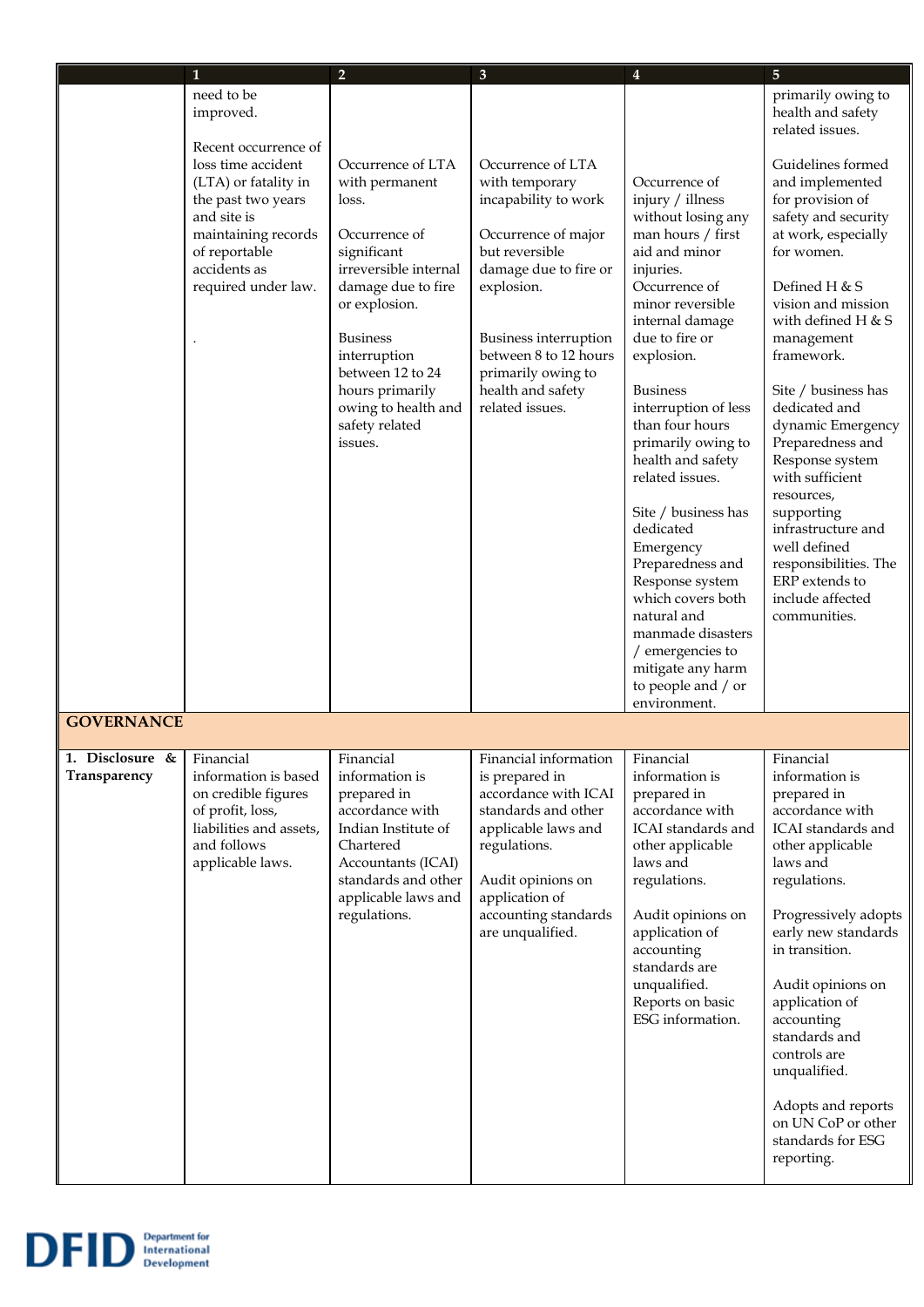|                                                                                                  | $\mathbf{1}$                                                                                                                                                        | $\overline{2}$                                                                                                                         | 3                                                                                                                                                                                                                                                                                              | $\overline{4}$                                                                                                                                                                                                                                                         | $\overline{5}$                                                                                                                                                                                                                                                                                                      |
|--------------------------------------------------------------------------------------------------|---------------------------------------------------------------------------------------------------------------------------------------------------------------------|----------------------------------------------------------------------------------------------------------------------------------------|------------------------------------------------------------------------------------------------------------------------------------------------------------------------------------------------------------------------------------------------------------------------------------------------|------------------------------------------------------------------------------------------------------------------------------------------------------------------------------------------------------------------------------------------------------------------------|---------------------------------------------------------------------------------------------------------------------------------------------------------------------------------------------------------------------------------------------------------------------------------------------------------------------|
| 2. Controls &<br><b>Risk</b><br>Management<br>i) Internal Audit<br>& Control<br><b>Functions</b> | Simple internal<br>checks, by staff with<br>other<br>responsibilities.                                                                                              | Setting up of an<br>internal control<br>system for key<br>areas of operations.                                                         | Board oversees the<br>internal audit<br>function that is<br>commensurate with<br>the size of the<br>business. The internal<br>audit function reports<br>to the Board at least<br>annually.<br>In case an audit<br>committee is required<br>by law, such<br>committee oversees<br>the function. | Independent<br>internal auditor or<br>a CA firm is<br>appointed who<br>reports to the audit<br>committee on an<br>annual basis.<br>The internal<br>auditors have their<br>plans, which is a<br>risk based<br>methodology<br>approved by the<br>audit committee,<br>and | Independent<br>internal auditor or a<br>CA firm is<br>appointed, which<br>reports to the audit<br>committee on a six-<br>monthly basis.<br>The internal<br>auditors review the<br>risks identified by<br>the company and<br>report to the audit<br>committee on the<br>results based on<br>such risk<br>assessment. |
| ii) External<br>Audit                                                                            | External audit<br>according to law<br>and applicable<br>standards.                                                                                                  | Audit firm<br>conducts audits<br>and reports on<br>internal controls<br>and deficiencies to<br>the management.                         | Robust external audit,<br>and internal<br>compliance<br>mechanism exists<br>with audit committee<br>oversight, if such<br>committee is<br>required, by law.<br>Otherwise, BOD<br>oversees the function.                                                                                        | The audit firm also<br>comments on the<br>adequacy of the<br>system of controls<br>and risks and<br>reports to audit<br>committee.<br>Consider rotating<br>audit partner every<br>three years.                                                                         | The statutory<br>auditors report on<br>adequacy of<br>controls, risk<br>management and<br>integrity of financial<br>information to the<br>audit<br>committee.<br>Consider rotating<br>audit firm every five<br>years.                                                                                               |
| iii) Risk<br>Management                                                                          | Informal systems to<br>identify and address<br>basic risks.                                                                                                         | Formal<br>management<br>systems<br>incorporated for<br>identification and<br>mitigation of key<br>risks.                               | Integrated risk<br>management system,<br>with reviews by<br>internal auditors.                                                                                                                                                                                                                 | Formal risk<br>management<br>processes with risk<br>mitigation<br>measures in place<br>and overseen by<br>the BOD.                                                                                                                                                     | Formal risk<br>management<br>processes with risk<br>mitigation measures<br>in place and<br>overseen by the<br>BOD.<br>Internal and external<br>auditors report on<br>the adequacy of<br>such measures.                                                                                                              |
| iv) Expenditure<br><b>Reporting and</b><br>Management<br>Compliance                              | Simple annual<br>expenditure<br>reporting and<br>budgetary<br>processes.<br>Systems are capable<br>of tracking DFID<br>fund provided to<br>the investee<br>company. | Six-monthly<br>expenditure<br>reporting to the<br>BOD on budgets,<br>actuals and<br>compliances of<br>investments / loan<br>covenants. | Quarterly<br>expenditure reporting<br>and budgets<br>reviewed by the<br>BOD. The company<br>has basic MIS system<br>and performance<br>indicators.                                                                                                                                             | Formal budgetary<br>expense and MIS<br>reporting processes<br>in place and all<br>reports of results<br>are reviewed by the<br>BOD every quarter.                                                                                                                      | The management<br>sets robust and<br>documented<br>business processes<br>and certifies to the<br>BOD the adequacy<br>of all controls over<br>key processes at<br>least once a year.                                                                                                                                 |

Department for<br>
International<br>
Development

**DF** 

Ш